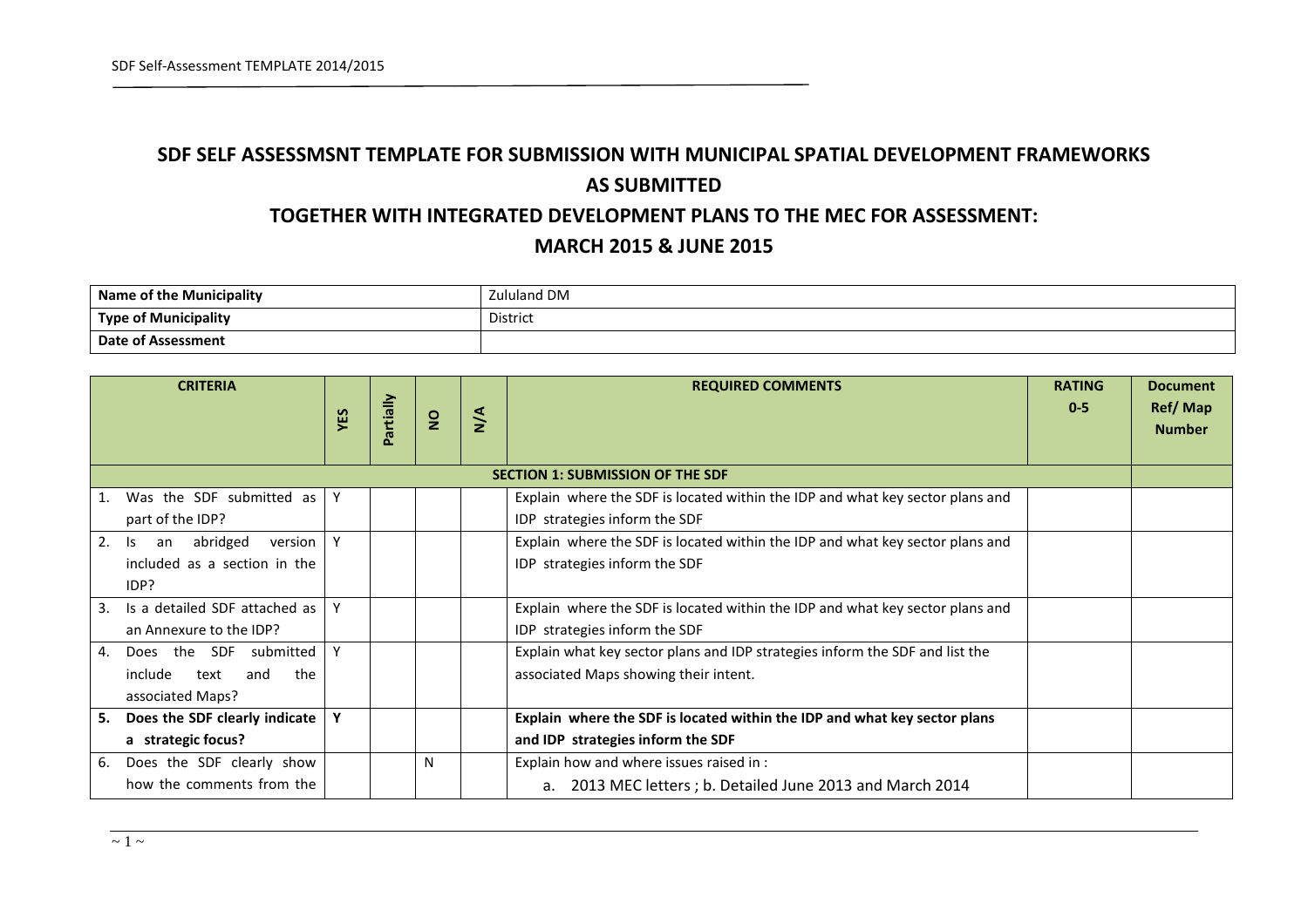| <b>CRITERIA</b>                              | ΕS | ≧<br>ര<br>÷<br>$\boldsymbol{\sigma}$<br>o. | $\circ$<br>$\overline{z}$ | ч<br>z | <b>REQUIRED COMMENTS</b>             | <b>RATING</b><br>$0-5$ | <b>Document</b><br><b>Ref/Map</b><br><b>Number</b> |
|----------------------------------------------|----|--------------------------------------------|---------------------------|--------|--------------------------------------|------------------------|----------------------------------------------------|
| previous assessments have<br>been addressed? |    |                                            |                           |        | Assessments are addressed in the SDF |                        |                                                    |

| <b>SECTION 2: LEGAL COMPLIANCE</b>                                                                                                                         |     |           |                |     |                                                           |                          |                                             |  |  |  |  |  |
|------------------------------------------------------------------------------------------------------------------------------------------------------------|-----|-----------|----------------|-----|-----------------------------------------------------------|--------------------------|---------------------------------------------|--|--|--|--|--|
|                                                                                                                                                            |     |           |                |     | MINIMUM LEGAL REQUIREMENTS OF AN SDF: QUESTIONS 1-16      |                          |                                             |  |  |  |  |  |
| <b>CRITERIA</b><br>(AS PER MSA & ITS REGULATIONS)                                                                                                          | YES | Partially | $\overline{S}$ | N/A | REQUIRED COMMENTS ON EXTENT TO WHICH QUESTION IS ANSWERED | <b>RATING</b><br>$0 - 5$ | <b>Document</b><br>Ref/Map<br><b>Number</b> |  |  |  |  |  |
| Does the SDF promote the<br>1.<br>desired direction and<br>nature of growth                                                                                | Y   |           |                |     |                                                           |                          |                                             |  |  |  |  |  |
| Does the SDF promote<br>2.<br>conservation of the built and<br>natural environment                                                                         | Y   |           |                |     |                                                           |                          |                                             |  |  |  |  |  |
| Does the SDF contain<br>3.<br>Scheme Guidelines that<br>promote where particular<br>land use types/ typologies<br>are to be encouraged or<br>discouraged / |     |           | N              |     |                                                           |                          |                                             |  |  |  |  |  |
| Does the SDF promote Areas<br>4.<br>where development<br>intensity is to be increased<br>or decreased?                                                     |     |           |                |     |                                                           |                          |                                             |  |  |  |  |  |
| Does the SDF indicate Urban<br>5.<br><b>Edges and Development</b>                                                                                          |     |           | N              |     |                                                           |                          |                                             |  |  |  |  |  |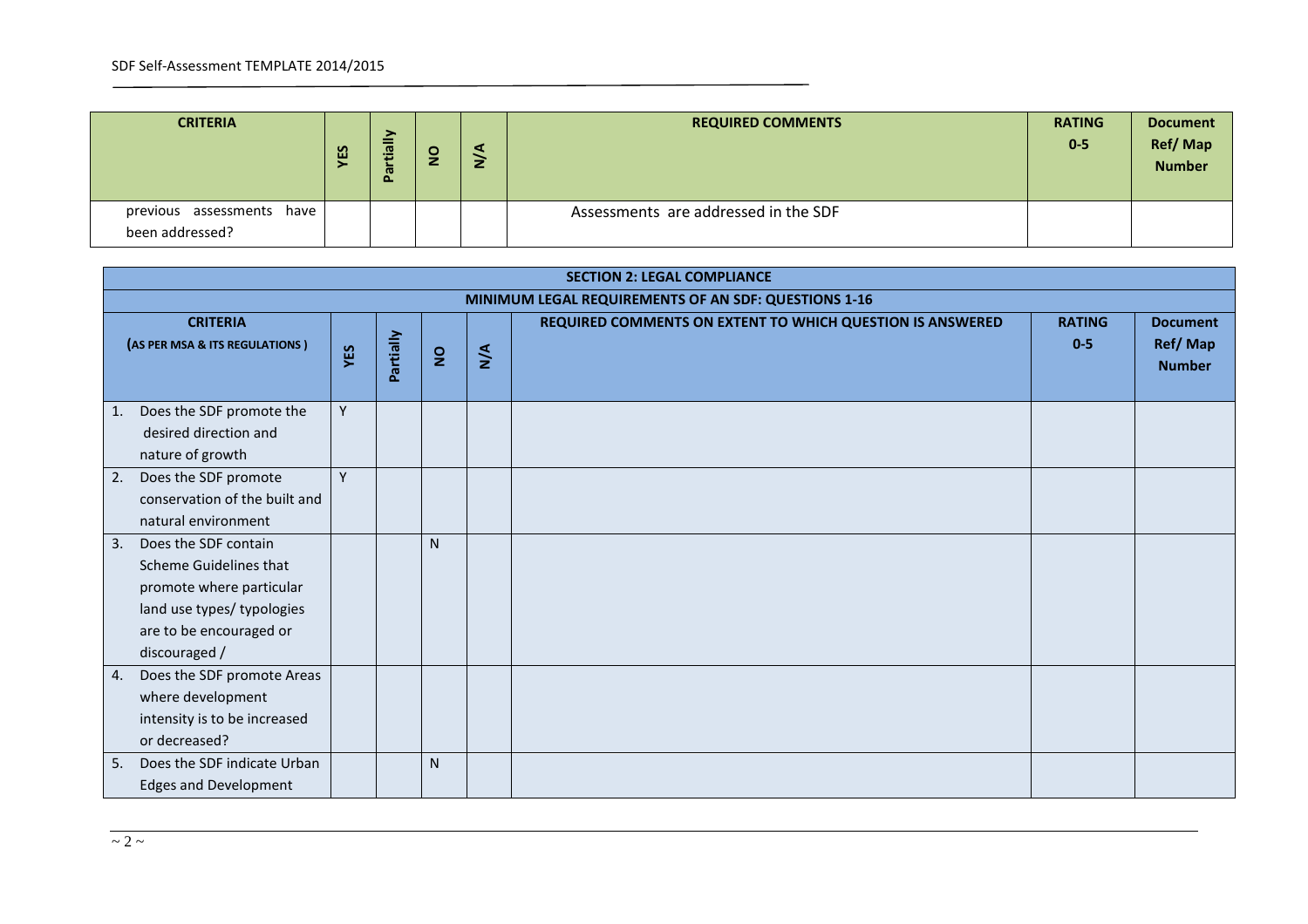| Edges and discourage<br>"sprawl?"                                                                                                    |     |           |                |     |                                                           |               |  |  |  |  |  |  |  |
|--------------------------------------------------------------------------------------------------------------------------------------|-----|-----------|----------------|-----|-----------------------------------------------------------|---------------|--|--|--|--|--|--|--|
| Does the SDF indicate where<br>6.<br>development and<br>infrastructure investment<br>(both public and private)<br>should take place? | Y   |           |                |     |                                                           |               |  |  |  |  |  |  |  |
| <b>SECTION 2: LEGAL COMPLIANCE</b><br>MINIMUM LEGAL REQUIREMENTS OF AN SDF: QUESTIONS 1-16                                           |     |           |                |     |                                                           |               |  |  |  |  |  |  |  |
| <b>CRITERIA</b>                                                                                                                      |     |           |                |     | REQUIRED COMMENTS ON EXTENT TO WHICH QUESTION IS ANSWERED | <b>RATING</b> |  |  |  |  |  |  |  |
| (AS PER MSA & ITS REGULATIONS)                                                                                                       | YES | Partially | $\overline{2}$ | N/A |                                                           | $0-5$         |  |  |  |  |  |  |  |
| Does the SDF entail<br>7.<br>Strategies, Programs and<br>Projects for the<br>development of land?                                    | Y   |           |                |     |                                                           |               |  |  |  |  |  |  |  |
| Do the SDF provide<br>8.<br>Guidelines for the<br>development of a specific<br>scheme/ design/ rural<br>schemes?                     | Y   |           |                |     |                                                           |               |  |  |  |  |  |  |  |
| Does the SDF provide a<br>9.<br>Capital Investment<br>Framework?                                                                     |     |           | N              |     |                                                           |               |  |  |  |  |  |  |  |
| 10. Does the SDF provide a<br>strategic environmental<br>assessment (SEA) of the<br>SDF?<br>11. Does the SDF provide a               | Y   |           | N              |     |                                                           |               |  |  |  |  |  |  |  |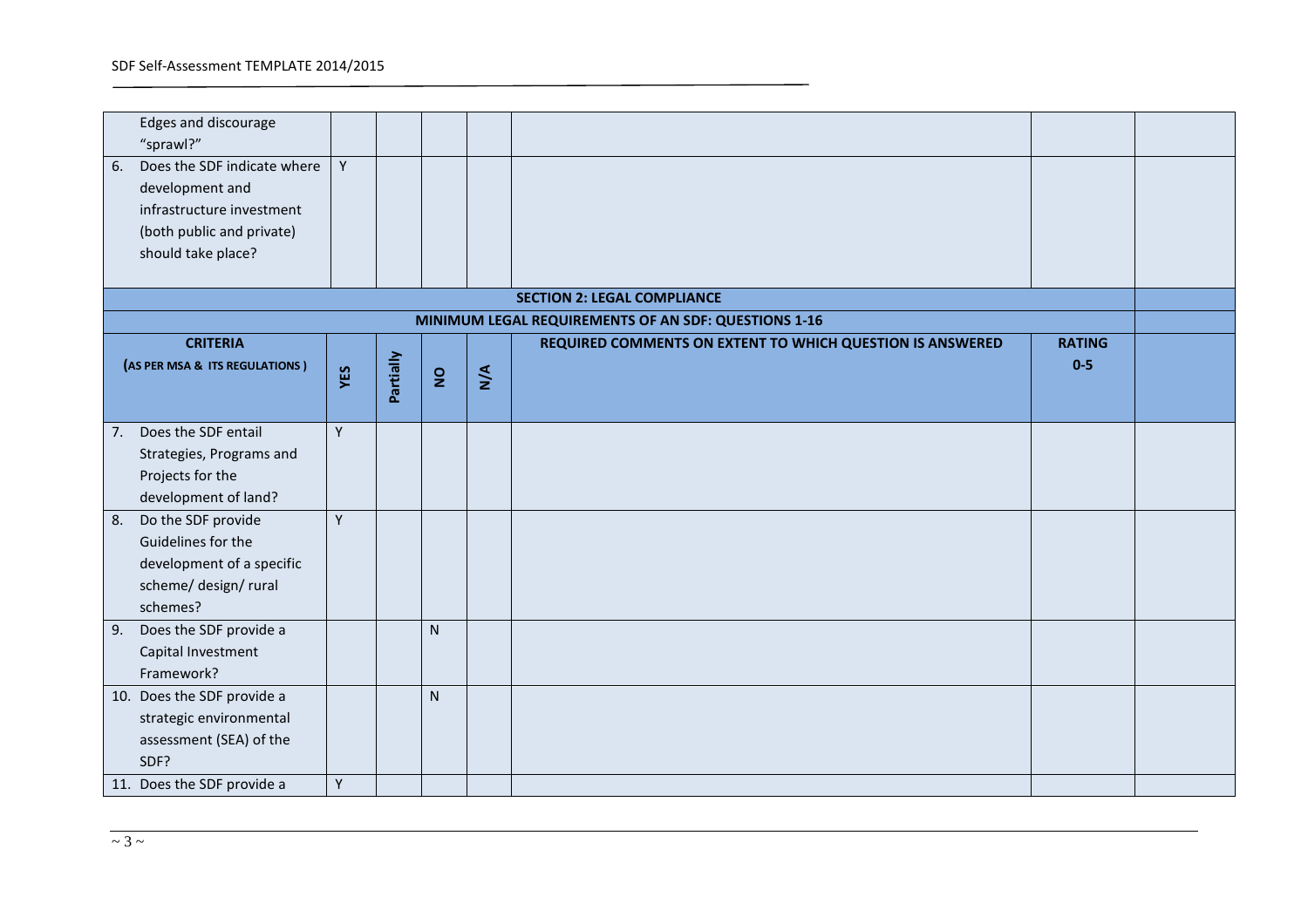| clear indication on how the<br>SDF is aligned with the<br>planning of neighbouring<br>municipalities<br>12. Does the SDF provide a<br>clear indication on how the<br>SDF is aligned with National<br>Plans, policies and<br>legislation | Y   |           |                |     |                                                           |                          |                                             |  |  |  |
|-----------------------------------------------------------------------------------------------------------------------------------------------------------------------------------------------------------------------------------------|-----|-----------|----------------|-----|-----------------------------------------------------------|--------------------------|---------------------------------------------|--|--|--|
|                                                                                                                                                                                                                                         |     |           |                |     | <b>SECTION 2: LEGAL COMPLIANCE</b>                        |                          |                                             |  |  |  |
| MINIMUM LEGAL REQUIREMENTS OF AN SDF: QUESTIONS 1-16                                                                                                                                                                                    |     |           |                |     |                                                           |                          |                                             |  |  |  |
| <b>CRITERIA</b><br>(AS PER MSA & ITS REGULATIONS)                                                                                                                                                                                       | YES | Partially | $\overline{2}$ | N/A | REQUIRED COMMENTS ON EXTENT TO WHICH QUESTION IS ANSWERED | <b>RATING</b><br>$0 - 5$ | <b>Document</b><br>Ref/Map<br><b>Number</b> |  |  |  |
| 13. Does the SDF provide a<br>clear indication on how the<br>SDF is aligned Provincial<br>plans, policies and<br>legislation                                                                                                            | Y   |           |                |     |                                                           |                          |                                             |  |  |  |
| 14. Does the SDF provide<br>aclear evidence of public<br>consultation as is<br>required in terms of the<br>MSA chapter four (4)?                                                                                                        | Y   |           |                |     |                                                           |                          |                                             |  |  |  |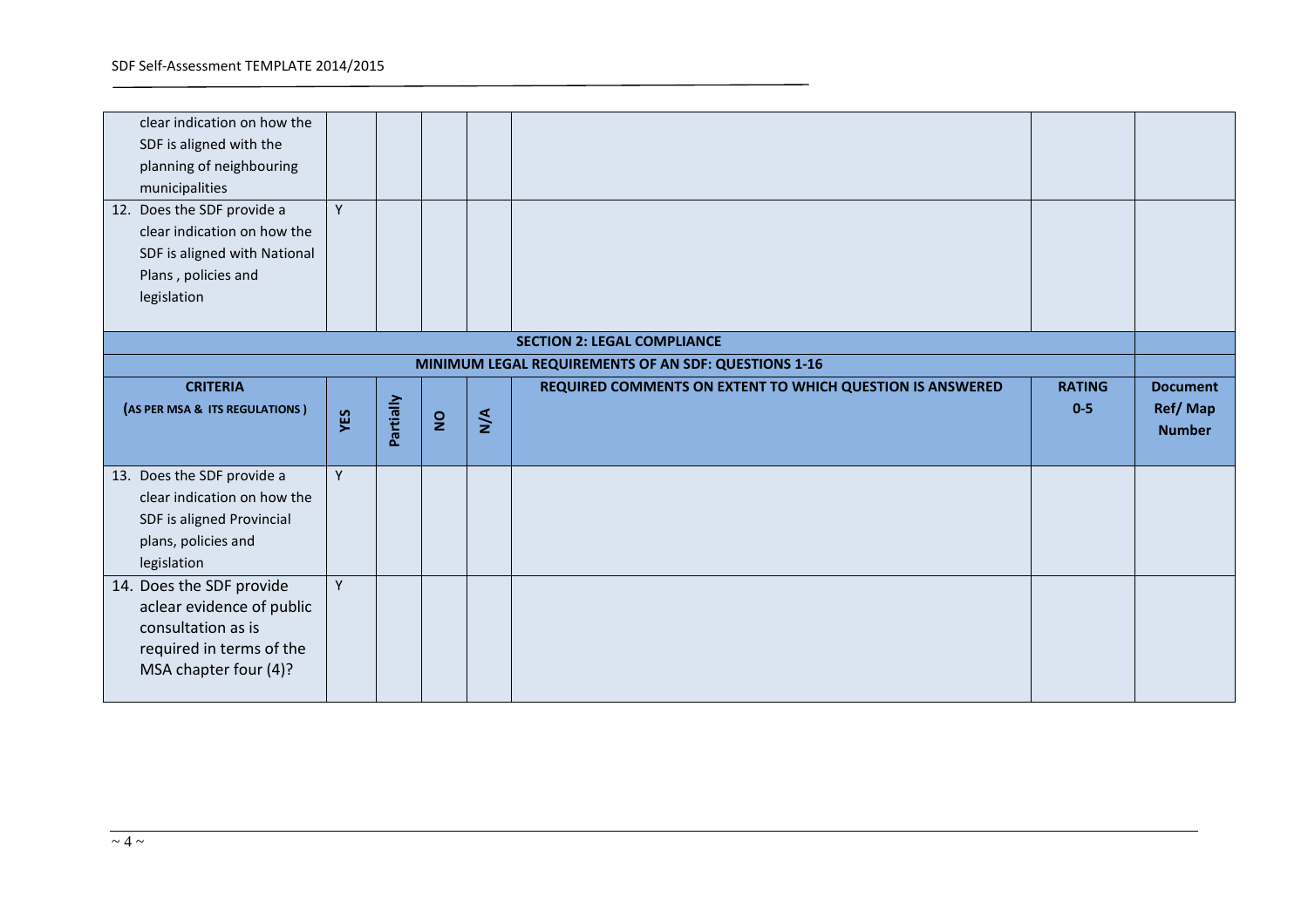|                | <b>SECTION 2:SDF VISION &amp; SPATIAL RESTRUCTURIG COMPONENTS</b>                                                                                                                                                                                                                    |     |           |                |     |                                                           |                        |                                             |  |  |  |  |
|----------------|--------------------------------------------------------------------------------------------------------------------------------------------------------------------------------------------------------------------------------------------------------------------------------------|-----|-----------|----------------|-----|-----------------------------------------------------------|------------------------|---------------------------------------------|--|--|--|--|
|                | <b>CRITERIA</b>                                                                                                                                                                                                                                                                      | YES | Partially | $\overline{2}$ | N/A | REQUIRED COMMENTS ON EXTENT TO WHICH QUESTION IS ANSWERED | <b>RATING</b><br>$0-5$ | <b>Document</b><br>Ref/Map<br><b>Number</b> |  |  |  |  |
| 1              | Does the SDF clearly<br>encompass a commonly<br>agreed to long term vision<br>(20-30 years)?                                                                                                                                                                                         | Y   |           |                |     |                                                           |                        |                                             |  |  |  |  |
| $\overline{2}$ | Is the SDF vision in<br>keeping with the broader<br>IDP vision?                                                                                                                                                                                                                      | Y   |           |                |     |                                                           |                        |                                             |  |  |  |  |
| 3              | Are the SDF objectives,<br>strategies, programmes<br>and projects in keeping<br>with the vision & IDP?                                                                                                                                                                               | Y   |           |                |     |                                                           |                        |                                             |  |  |  |  |
| $\overline{4}$ | Does the SDF set out<br>redress the imbalances of<br>the past?                                                                                                                                                                                                                       | Y   |           |                |     |                                                           |                        |                                             |  |  |  |  |
| 5              | (a) Does the SDF provide<br>appropriate strategic<br>guidance in respect of the<br>location and nature of<br>development within the<br>municipality? (b) Discuss<br>the extent to which<br>objectives strategies,<br>programs as per (a) is<br>shown in the SDF strategic<br>mapping | Y   |           |                |     |                                                           |                        |                                             |  |  |  |  |
| 6              | Does the SDF align with<br>the SDF reflected in the                                                                                                                                                                                                                                  | Y   |           |                |     |                                                           |                        |                                             |  |  |  |  |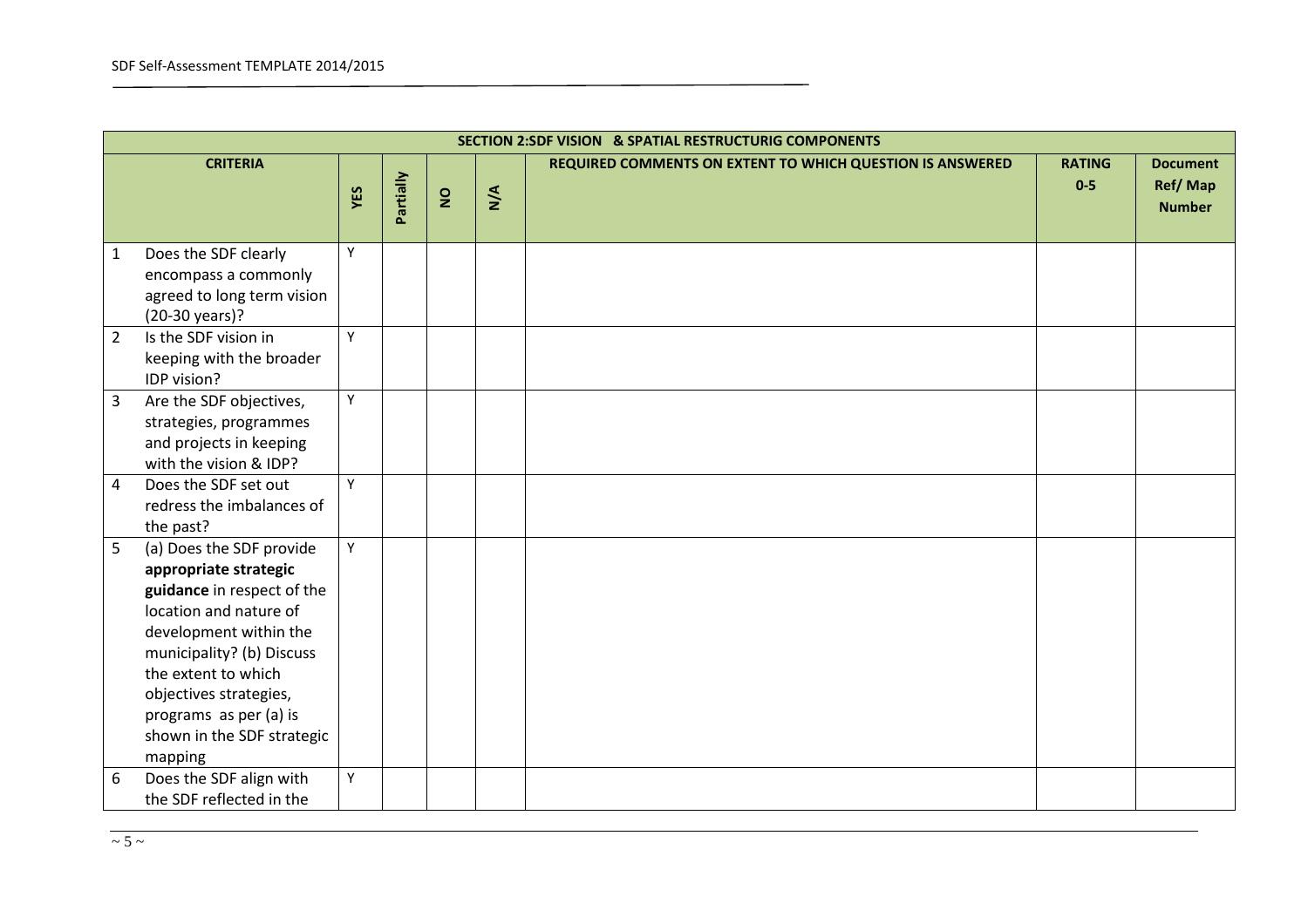|                | IDPS of the neighbouring      |     |           |                |     |                                                           |               |                 |
|----------------|-------------------------------|-----|-----------|----------------|-----|-----------------------------------------------------------|---------------|-----------------|
|                | municipalities?               |     |           |                |     |                                                           |               |                 |
|                |                               |     |           |                |     | SECTION 2:SDF VISION & SPATIAL RESTRUCTURIG COMPONENTS    |               |                 |
|                | <b>CRITERIA</b>               |     |           |                |     | REQUIRED COMMENTS ON EXTENT TO WHICH QUESTION IS ANSWERED | <b>RATING</b> | <b>Document</b> |
|                |                               |     |           |                |     |                                                           | $0-5$         | Ref/Map         |
|                |                               | YES | Partially | $\overline{a}$ | N/A |                                                           |               | <b>Number</b>   |
|                |                               |     |           |                |     |                                                           |               |                 |
| $\overline{7}$ | Is there a sound and up to    |     |           |                |     |                                                           |               |                 |
|                | date economic analysis in     |     |           |                |     |                                                           |               |                 |
|                | the SDF?                      |     |           |                |     |                                                           |               |                 |
| 8              | (a) Do the objectives         | Υ   |           |                |     |                                                           |               |                 |
|                | strategies, programs and      |     |           |                |     |                                                           |               |                 |
|                | projects address the          |     |           |                |     |                                                           |               |                 |
|                | implications of the           |     |           |                |     |                                                           |               |                 |
|                | economic analysis?            |     |           |                |     |                                                           |               |                 |
|                |                               |     |           |                |     |                                                           |               |                 |
|                | (b) Discuss the extent to     |     |           |                |     |                                                           |               |                 |
|                | which objectives strategies,  |     |           |                |     |                                                           |               |                 |
|                | programs as per (a) is shown  |     |           |                |     |                                                           |               |                 |
|                | in the SDF strategic mapping  |     |           |                |     |                                                           |               |                 |
| 7.             | Is there a sound and up to    | Y   |           |                |     |                                                           |               |                 |
|                | date demographic analysis     |     |           |                |     |                                                           |               |                 |
|                | in the SDF?                   |     |           |                |     |                                                           |               |                 |
| 8.             | Do the objectives             | Υ   |           |                |     |                                                           |               |                 |
|                | strategies, programs and      |     |           |                |     |                                                           |               |                 |
|                | projects address the          |     |           |                |     |                                                           |               |                 |
|                | implications of the           |     |           |                |     |                                                           |               |                 |
|                | demographic analysis?         |     |           |                |     |                                                           |               |                 |
|                |                               |     |           |                |     |                                                           |               |                 |
|                | (b) (b) Discuss the extent to |     |           |                |     |                                                           |               |                 |
|                | which objectives strategies,  |     |           |                |     |                                                           |               |                 |
|                | programs as per (a) is shown  |     |           |                |     |                                                           |               |                 |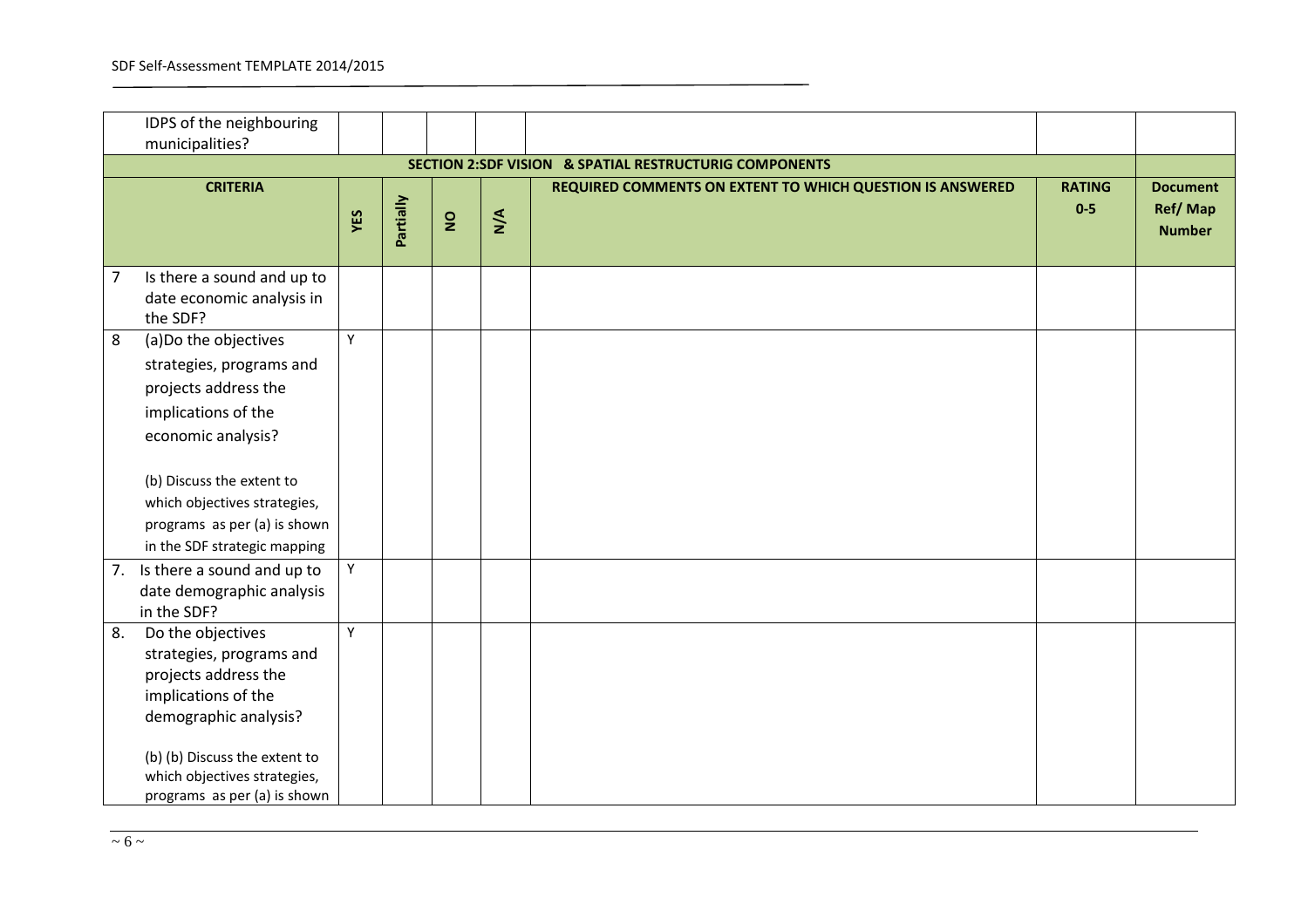## SDF Self-Assessment TEMPLATE 2014/2015

 $\overline{\phantom{a}}$ 

| mannini<br>. . ategic<br>in t<br>. . |  |  |  |  |
|--------------------------------------|--|--|--|--|

|    |                                                                                                         |     |           |                |               | <b>SECTION 3: SDF- BUDGET ALIGNMENT</b>                   |                          |                                             |
|----|---------------------------------------------------------------------------------------------------------|-----|-----------|----------------|---------------|-----------------------------------------------------------|--------------------------|---------------------------------------------|
|    | <b>CRITERIA</b>                                                                                         | Yes | Partially | $\overline{a}$ | $\frac{4}{2}$ | REQUIRED COMMENTS ON EXTENT TO WHICH QUESTION IS ANSWERED | <b>RATING</b><br>$0 - 5$ | <b>Document</b><br>Ref/Map<br><b>Number</b> |
| 1. | Is there evidence of good<br>alignment between the SDF<br>and the Capital Budget of the<br>Municipality |     |           |                |               |                                                           |                          |                                             |
| 2. | Is the three year MTEF<br>reflected on the SDF maps?                                                    |     |           | N              |               |                                                           |                          |                                             |
| 3. | Are the budgets of sector<br>departments reflected<br>spatially on the SDF / CIP<br>Maps?               |     |           | N              |               |                                                           |                          |                                             |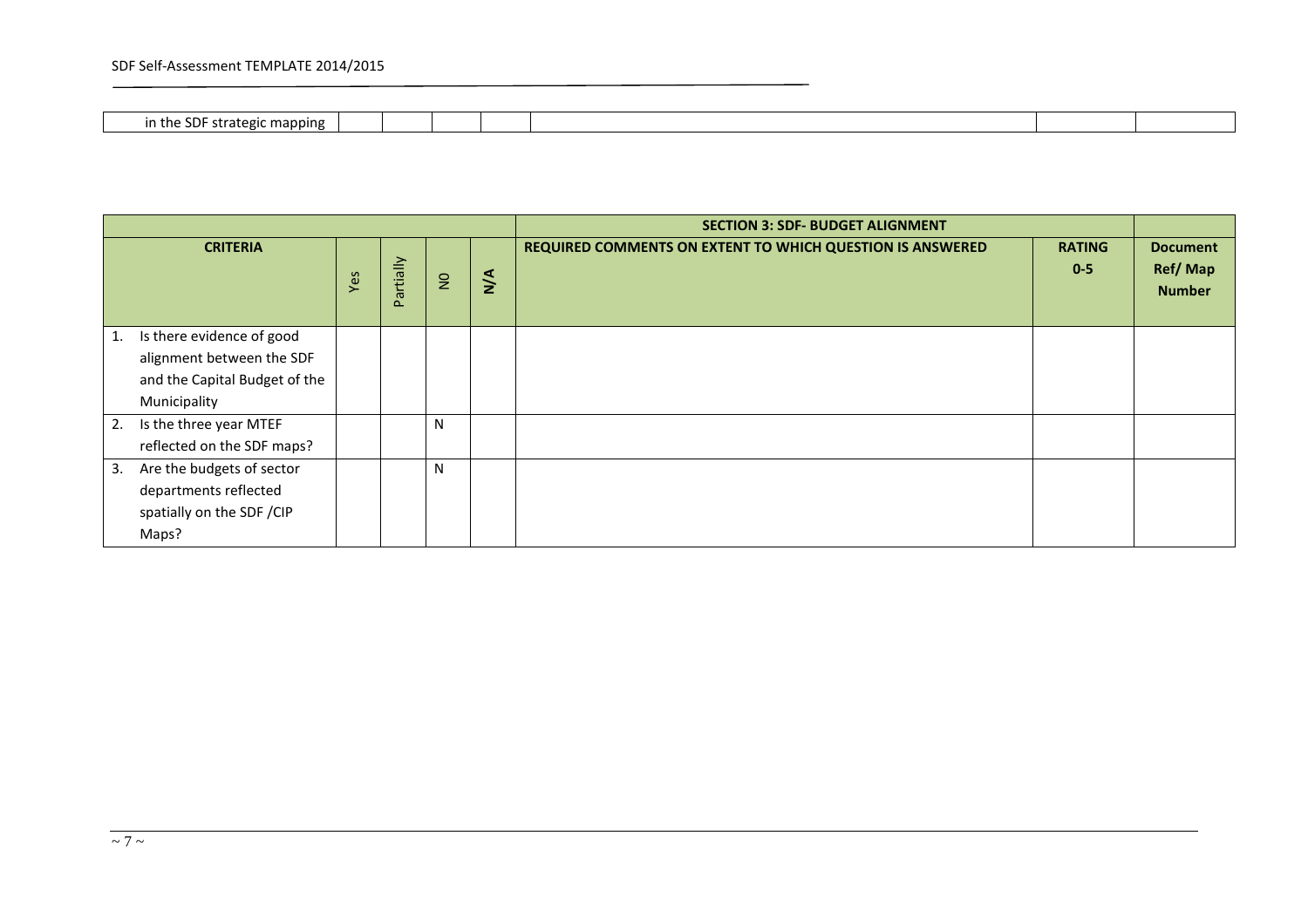|    | SECTION 4: ALIGNMENT WITH NATIONAL AND PROVINCIAL SPATIAL POLICY AND GUIDELINES |     |           |              |     |                                                           |                        |                                             |  |  |  |  |
|----|---------------------------------------------------------------------------------|-----|-----------|--------------|-----|-----------------------------------------------------------|------------------------|---------------------------------------------|--|--|--|--|
|    | <b>CRITERIA</b>                                                                 | Yes | Partially | $\mathsf{S}$ | N/A | REQUIRED COMMENTS ON EXTENT TO WHICH QUESTION IS ANSWERED | <b>RATING</b><br>$0-5$ | <b>Document</b><br>Ref/Map<br><b>Number</b> |  |  |  |  |
| 1. | Does the SDF take into                                                          | Y   |           |              |     |                                                           |                        |                                             |  |  |  |  |
|    | account Provincial spatial                                                      |     |           |              |     |                                                           |                        |                                             |  |  |  |  |
|    | planning guidelines 1 to 9?                                                     |     |           |              |     |                                                           |                        |                                             |  |  |  |  |
| 2. | Is the SDF aligned with                                                         | Υ   |           |              |     |                                                           |                        |                                             |  |  |  |  |
|    | District Municipal and                                                          |     |           |              |     |                                                           |                        |                                             |  |  |  |  |
|    | Local Municipalities in                                                         |     |           |              |     |                                                           |                        |                                             |  |  |  |  |
|    | relation to:                                                                    |     |           |              |     |                                                           |                        |                                             |  |  |  |  |
|    |                                                                                 |     |           |              |     |                                                           |                        |                                             |  |  |  |  |
| a. | Cross Border SDF                                                                |     |           |              |     |                                                           |                        |                                             |  |  |  |  |
|    | Planning                                                                        |     |           |              |     |                                                           |                        |                                             |  |  |  |  |
| b. | The Millennium                                                                  |     |           |              |     |                                                           |                        |                                             |  |  |  |  |
|    | Development Goals;                                                              |     |           |              |     |                                                           |                        |                                             |  |  |  |  |
| c. | <b>Climate Change Focus</b>                                                     |     |           |              |     |                                                           |                        |                                             |  |  |  |  |
|    | areas;                                                                          |     |           |              |     |                                                           |                        |                                             |  |  |  |  |
| d. | The 2014 State of the                                                           |     |           |              |     |                                                           |                        |                                             |  |  |  |  |
|    | Nation Address;                                                                 |     |           |              |     |                                                           |                        |                                             |  |  |  |  |
| e. | The State of the Province                                                       |     |           |              |     |                                                           |                        |                                             |  |  |  |  |
|    | Address;                                                                        |     |           |              |     |                                                           |                        |                                             |  |  |  |  |
| f. | <b>National Development</b>                                                     |     |           |              |     |                                                           |                        |                                             |  |  |  |  |
|    | Plan                                                                            |     |           |              |     |                                                           |                        |                                             |  |  |  |  |
| g. | The Provincial Growth                                                           |     |           |              |     |                                                           |                        |                                             |  |  |  |  |
|    | and Development Strategy                                                        |     |           |              |     |                                                           |                        |                                             |  |  |  |  |
|    | of 2011; and                                                                    |     |           |              |     |                                                           |                        |                                             |  |  |  |  |
| h. | Outcomes 9, 13 and 16                                                           |     |           |              |     |                                                           |                        |                                             |  |  |  |  |
|    |                                                                                 |     |           |              |     |                                                           |                        |                                             |  |  |  |  |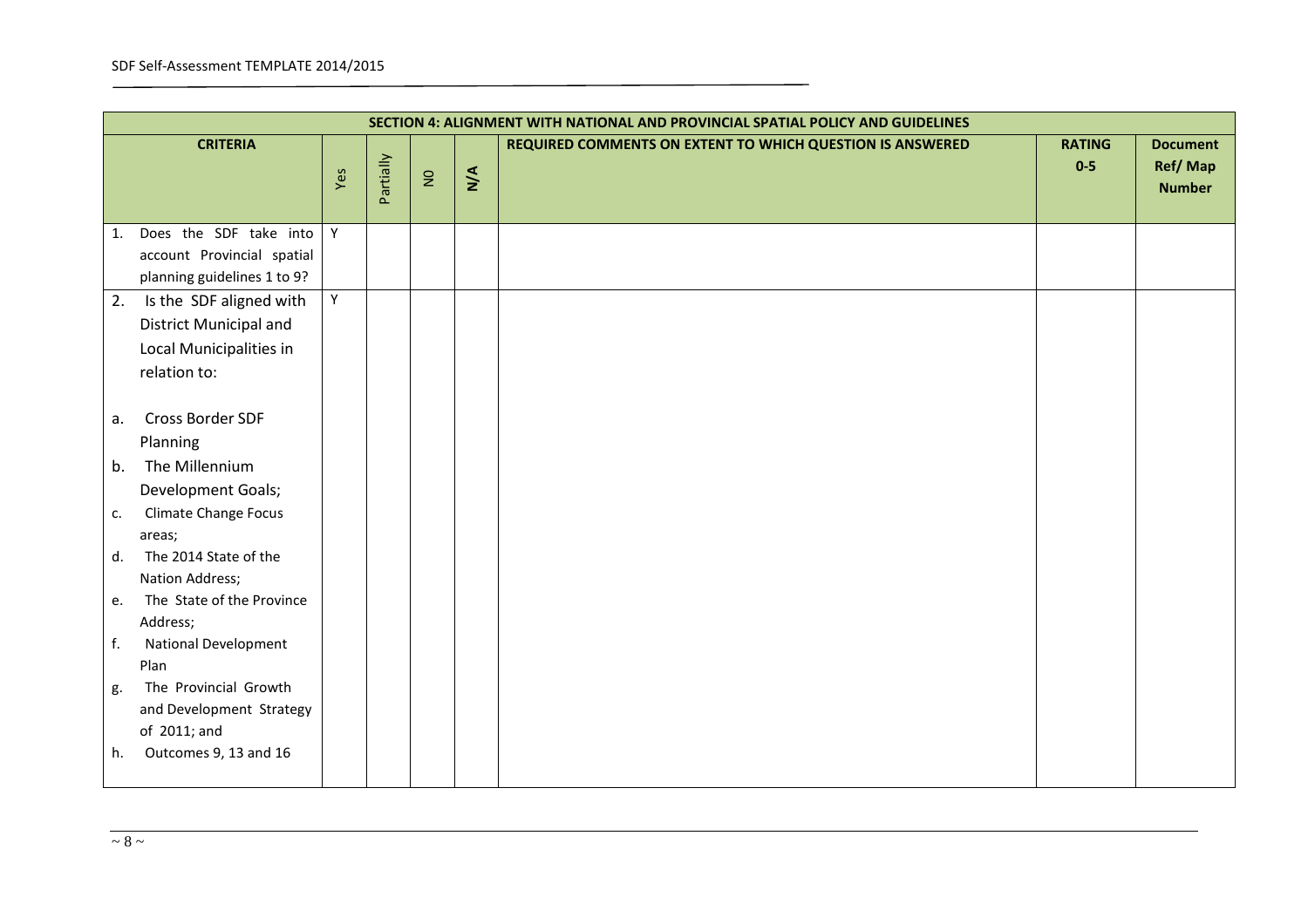$\blacksquare$ 

| SLUMPA LEAGAL COMPLIANCE ASSESSMSNT ELEMENTS THAT WILL BE ASSESSED BUT NO RATING WILL BE ACCORDED IN                                          |   |  |  |  |  |  |  |  |  |  |  |  |  |
|-----------------------------------------------------------------------------------------------------------------------------------------------|---|--|--|--|--|--|--|--|--|--|--|--|--|
| 2015 since the regulations have not been finalised (Note that elements 1, 2, 3, 4, 5, 11, 14 & 15 shown in pink are all similar               |   |  |  |  |  |  |  |  |  |  |  |  |  |
| to items in the MSA compliance assessment section)                                                                                            |   |  |  |  |  |  |  |  |  |  |  |  |  |
| SECTION 6 : Spatial Land Use and Management Act, Chapter four, Part E                                                                         |   |  |  |  |  |  |  |  |  |  |  |  |  |
| <b>CRITERIA</b><br><b>REQUIRED COMMENTS ON EXTENT TO WHICH</b><br><b>Document Ref/</b><br><b>Map Number</b>                                   |   |  |  |  |  |  |  |  |  |  |  |  |  |
| Partially<br><b>QUESTION IS ANSWERED</b><br>YES<br>$\frac{1}{2}$                                                                              |   |  |  |  |  |  |  |  |  |  |  |  |  |
|                                                                                                                                               |   |  |  |  |  |  |  |  |  |  |  |  |  |
| Has the Municipality taken the following requirements of SLUMPA, Chapter Four, Part E, into consideration in the development of their Spatial |   |  |  |  |  |  |  |  |  |  |  |  |  |
| Development Framework:                                                                                                                        |   |  |  |  |  |  |  |  |  |  |  |  |  |
| 1 Is spatial development framework prepared as part of a                                                                                      |   |  |  |  |  |  |  |  |  |  |  |  |  |
| Municipality's integrated development plan in accordance                                                                                      |   |  |  |  |  |  |  |  |  |  |  |  |  |
| with the provisions of the Municipal Systems Act? (20 [2])                                                                                    |   |  |  |  |  |  |  |  |  |  |  |  |  |
|                                                                                                                                               |   |  |  |  |  |  |  |  |  |  |  |  |  |
| 2 Does the SDF give effect to the development principles and                                                                                  | Y |  |  |  |  |  |  |  |  |  |  |  |  |
| applicable norms and standards set out in Chapter 2(7) of                                                                                     |   |  |  |  |  |  |  |  |  |  |  |  |  |
| SLUMPA, which include;                                                                                                                        |   |  |  |  |  |  |  |  |  |  |  |  |  |
| 7 (a) (i)-(vi) The principle of spatial justice                                                                                               |   |  |  |  |  |  |  |  |  |  |  |  |  |
| 7 (b) (i)-(vii) The principle of spatial sustainability                                                                                       |   |  |  |  |  |  |  |  |  |  |  |  |  |
| 7 (c) (i)-(iii) principle of efficiency,                                                                                                      |   |  |  |  |  |  |  |  |  |  |  |  |  |
| 7 (d) the principle of spatial resilience,                                                                                                    |   |  |  |  |  |  |  |  |  |  |  |  |  |
| • 7 (e) (i)-(v) the principle of good administration                                                                                          |   |  |  |  |  |  |  |  |  |  |  |  |  |
| 3 Included a written and spatial representation of a five-year                                                                                | Y |  |  |  |  |  |  |  |  |  |  |  |  |
| spatial development plan for the spatial form of the                                                                                          |   |  |  |  |  |  |  |  |  |  |  |  |  |
| municipality?(SPLUMA 4:21(b))                                                                                                                 |   |  |  |  |  |  |  |  |  |  |  |  |  |
| 4 Include a longer term spatial development vision statement                                                                                  | Y |  |  |  |  |  |  |  |  |  |  |  |  |
| for the municipal area which indicates a desired spatial                                                                                      |   |  |  |  |  |  |  |  |  |  |  |  |  |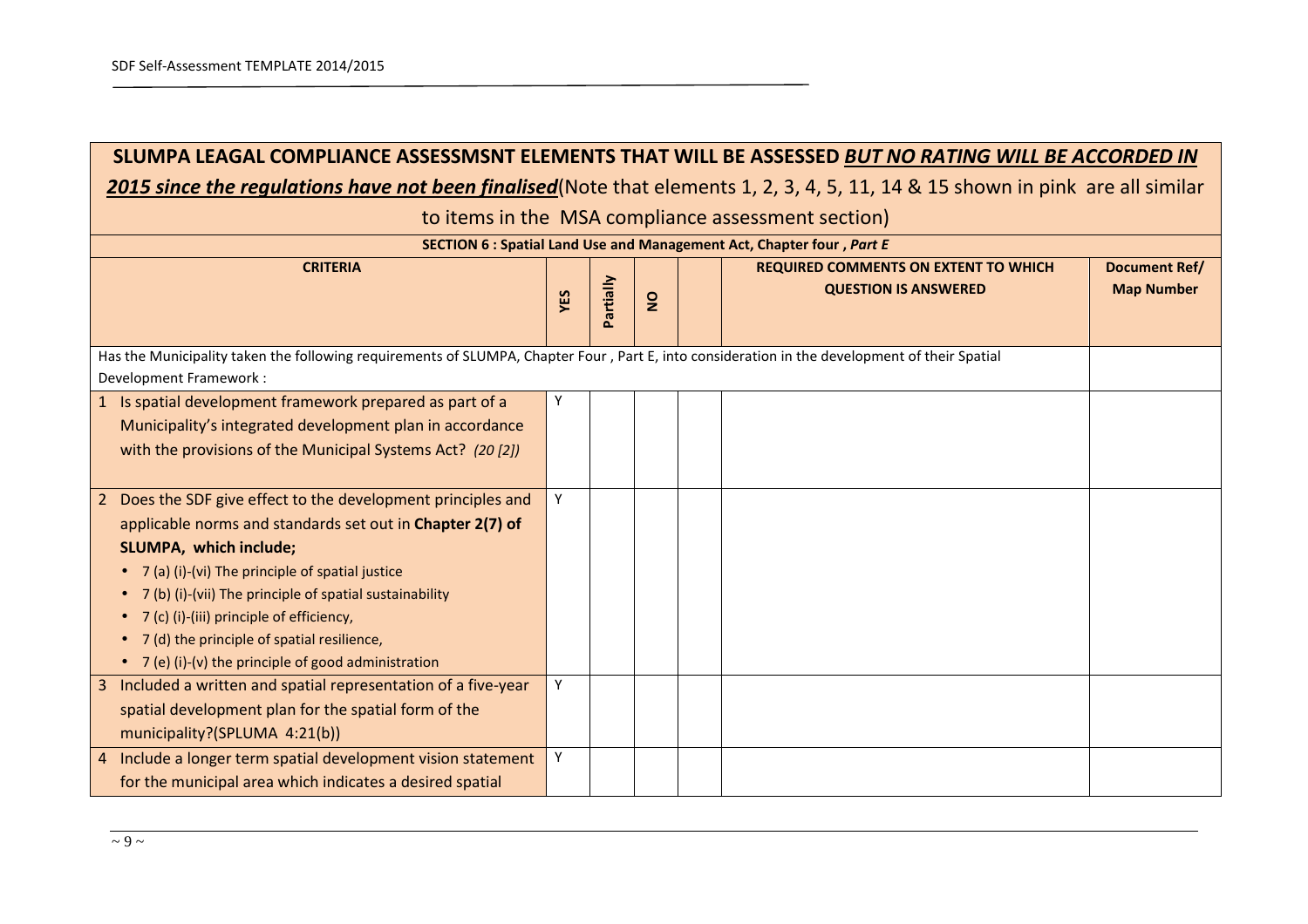|                                                                                                   | growth and development SPLUMA 4:21(b))pattern for the<br>next 10 to 20 years? ? (SPLUMA 4:21(c))                                                                                                                                                                                                   |     |           |                |               |                                                                            |                                           |  |  |  |  |
|---------------------------------------------------------------------------------------------------|----------------------------------------------------------------------------------------------------------------------------------------------------------------------------------------------------------------------------------------------------------------------------------------------------|-----|-----------|----------------|---------------|----------------------------------------------------------------------------|-------------------------------------------|--|--|--|--|
| 5                                                                                                 |                                                                                                                                                                                                                                                                                                    |     |           |                |               |                                                                            |                                           |  |  |  |  |
| SLUMPA LEAGAL COMPLIANCE ASSESSMSNT ELEMENTS THAT WILL BE ASSESSED BUT NO RATING WILL BE ACCORDED |                                                                                                                                                                                                                                                                                                    |     |           |                |               |                                                                            |                                           |  |  |  |  |
|                                                                                                   | (Note that elements 1, 2, 3, 4, 5, 11, 14 & 15 are all similar to items in the MSA compliance assessment section)                                                                                                                                                                                  |     |           |                |               |                                                                            |                                           |  |  |  |  |
| SECTION 6 : Spatial Land Use and Management Act, Chapter four, Part E                             |                                                                                                                                                                                                                                                                                                    |     |           |                |               |                                                                            |                                           |  |  |  |  |
|                                                                                                   | <b>CRITERIA</b>                                                                                                                                                                                                                                                                                    | YES | Partially | $\overline{2}$ | $\frac{4}{2}$ | <b>REQUIRED COMMENTS ON EXTENT TO WHICH</b><br><b>QUESTION IS ANSWERED</b> | <b>Document Ref/</b><br><b>Map Number</b> |  |  |  |  |
| 5                                                                                                 | Identified current and future significant structuring and<br>restructuring elements of the spatial form of the municipality,<br>including development corridors, activity spines and economic<br>nodes where public and private investment will be prioritised and<br>facilitated?(SPLUMA 4:21(d)) | Y   |           |                |               |                                                                            |                                           |  |  |  |  |
| 6                                                                                                 | Include population growth estimates for the next five<br>years?(SPLUMA 4:21(e))                                                                                                                                                                                                                    |     |           | N              |               |                                                                            |                                           |  |  |  |  |
|                                                                                                   | Include estimates of the demand for housing units across<br>different socioeconomic categories and the planned location and<br>density of future housing developments?(SPLUMA 4:21(f))                                                                                                             | Y   |           |                |               |                                                                            |                                           |  |  |  |  |
| 8                                                                                                 | Include estimates of economic activity and employment trends<br>and locations in the municipal area for the next five<br>years?(SPLUMA $4:21(g)$ )                                                                                                                                                 | Y   |           |                |               |                                                                            |                                           |  |  |  |  |
| 9                                                                                                 | Identify, quantify and provide location requirements of<br>engineering infrastructure and services provision for existing and<br>future development needs for the next five years?(SPLUMA                                                                                                          |     |           |                |               |                                                                            |                                           |  |  |  |  |

4:21(h))

10 Identify the designated areas where a national or provincial inclusionary housing policy may be applicable; ?(SPLUMA